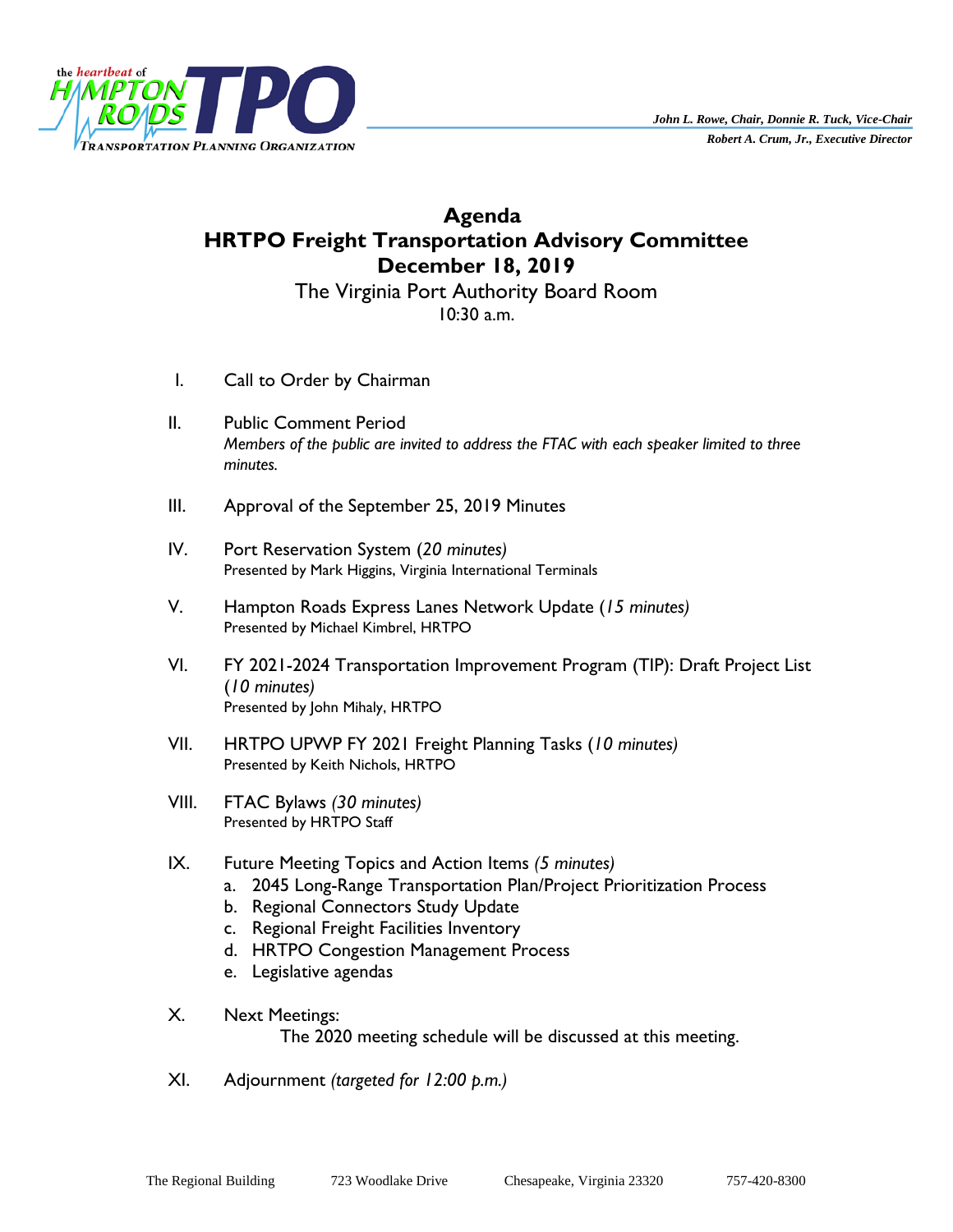### II. Public Comment Period

Members of the public are invited to address the FTAC. Each speaker is limited to three minutes.

### III. Minutes

Summary minutes of the FTAC meeting held on September 25, 2019 are attached.

**Recommended Action:** Approve the minutes.

### IV. Port Reservation System

Under the leadership of Mark Higgins, The Port of Virginia's Truck Reservation System (TRS) was rolled out in 2018 at NIT and VIG with mandatory hours on weekdays and Saturday. The goal of the TRS is to address fluidity challenges caused by post-Panamax vessels and to improve the trucker experience when calling on the port. The port has routinely been receiving ships carrying more than 14,000 TEU's since May 2017 and these ships can discharge up to several thousand containers at a time. With the introduction of the TRS at The Port of Virginia, truck turn times have been reduced from an average of 2 hours to an average of 30 minutes or less. This has positively impacted the productivity of the terminal and the port's trucking partners, as well as minimized the negative impacts to air quality by reducing extended truck idling times concentrated at the gate or on terminal.

Mr. Mark Higgins, Director, Motor Carrier Experience for Virginia International Terminals, will brief the FTAC on this item.

**Recommended Action**: For discussion and information purposes at this time.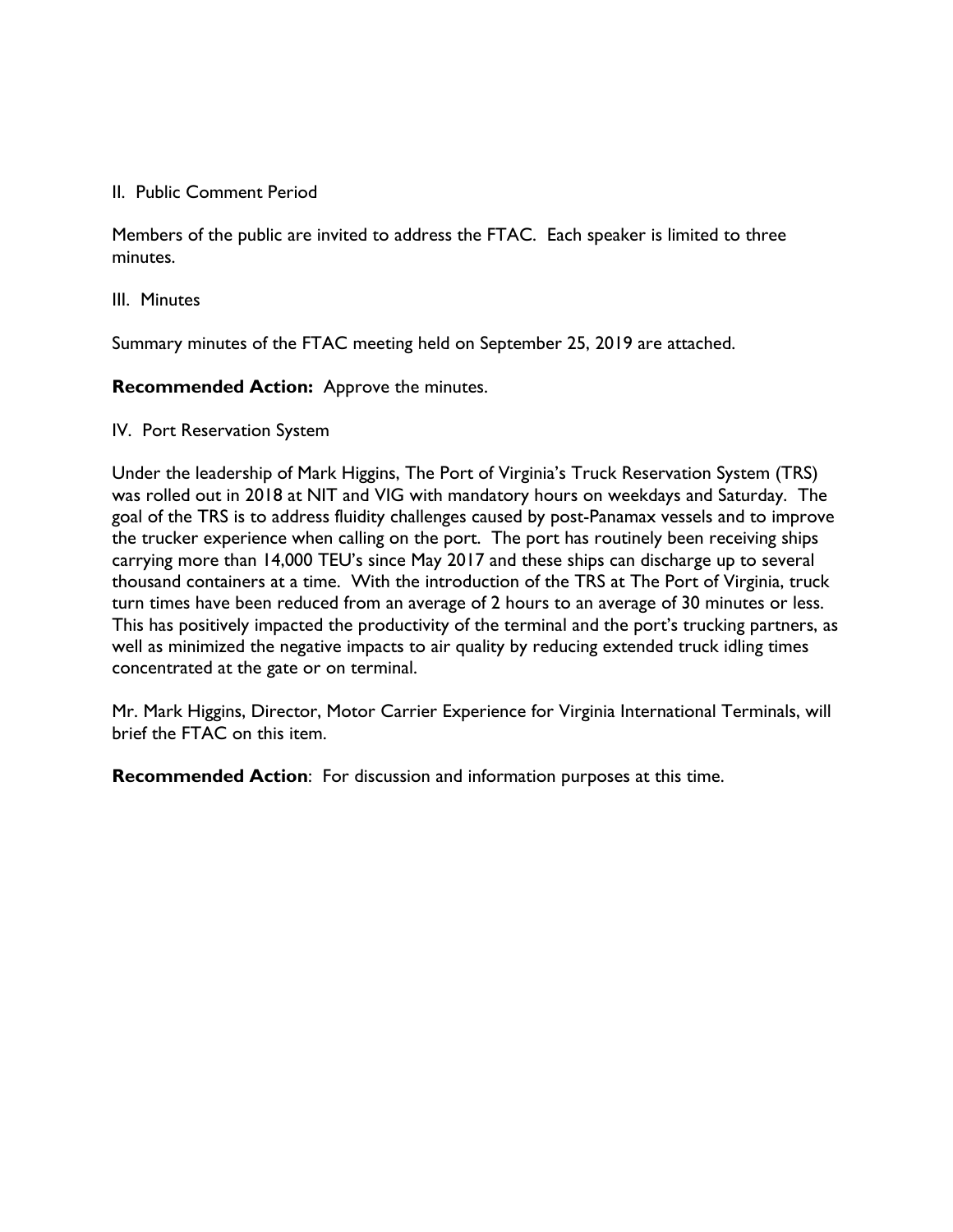V. Hampton Roads Express Lanes Network Update

Express Lanes are dedicated lanes that solo drivers may choose to use by paying a toll during operating hours, while drivers with two or more people in their vehicle can use the lanes for free. Outside of operating hours, Express Lanes are free and open to all motorists. The reversible lanes on I-64 between I-564 and I-264 in Norfolk that were previously for High Occupancy Vehicles (HOV) only during peak periods were converted to Express Lanes in January 2018.

Analyses by the HRTPO and VDOT demonstrated that a consistent Express Lanes Network would provide an option for a dependable and reliable trip for High Occupancy Vehicles, public transit vehicles, and non-HOV users willing to pay a toll; and that motorists opting to use the Express Lanes would help ease congestion in the general purpose lanes. Based on this analysis the HRTPO Board adopted a resolution endorsing the Hampton Roads Regional Express Lanes Network as a consistent HOT-2 network beginning on I-64 at Jefferson Avenue in Newport News, proceeding along I-64 through Bowers Hill in Chesapeake and continuing along I-664 to I-64 in the vicinity of the Hampton Coliseum.

Mr. Michael Kimbrel, HRTPO, will brief the FTAC on this item.

**Recommended Action:** For discussion and information purposes at this time.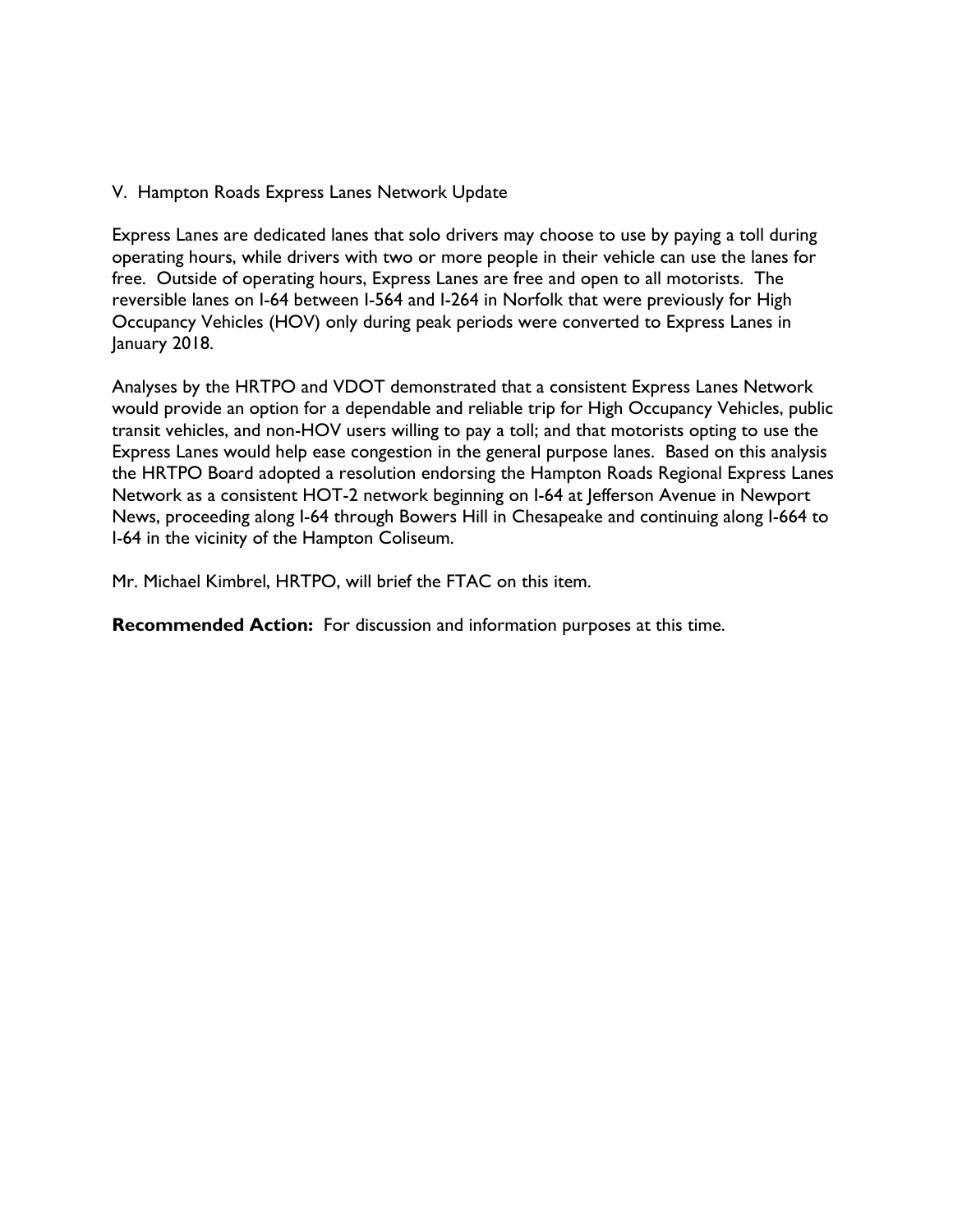VI. HRTPO FY 2021-2024 Transportation Improvement Program (TIP): Draft Project List

The Transportation Improvement Program (TIP) is a multi-year program for the implementation of surface transportation projects within a Metropolitan Planning Area (MPA), developed in cooperation with the State and affected public transportation operators. The TIP contains all federally-funded and/or regionally significant projects that require an action by the Federal Highway Administration or the Federal Transit Administration. Before any such project can be constructed or conducted in the MPA, it must be included in a current TIP.

A full update of the HRTPO TIP is currently underway. The new, FY 2021-2024 TIP will go into effect on October 1, 2020. TIP development steps of note include the following:

- 7/19 VDOT and HRTPO staff met to kickoff development of the FY 2018-2021 TIP.
- 8/12/19 VDOT District Planners and HRTPO staff conclude data quality review.
- 11/19 VDOT prepares planned obligation data for large MPOs.
- 12/9/19 HRTPO staff received revised TIP data from VDOT.
- 12/20/19 HRTPO staff posts draft TIP project list on website.
- 12/19 1/20 HRTPO staff produce draft TIP document.
- $2/1/20 3/1/20 -$  Draft TIP document to be made available for public review.
- 3/4/20 Final FY 2021-2024 TIP presentation to TTAC.
- 3/19/20 Final FY 2021-2024 TIP presentation to HRTPO Board for approval and then submit to VDOT-FPMD/DRPT for draft Statewide Transportation Improvement Program (STIP) preparation.
- 7/20 VDOT-FPMD/DRPT compile final STIP and submit to FHWA/FTA for approval.
- 10/1/20 New FY 2021-2024 TIP goes into effect.

The FY 2021-2024 TIP: Draft Project List will be accessible on the HRTPO website on December 20, 2019.

Mr. John Mihaly, HRTPO, will brief the FTAC on this item.

**Recommended Action:** FTAC members are asked to review the FY 2021-2024 Transportation Improvement Program: Draft Project List for inclusion in the FY 2021-2024 TIP draft document and submit comments to John Mihaly (jmihaly@hrtpo.org) by COB Friday January 17, 2020.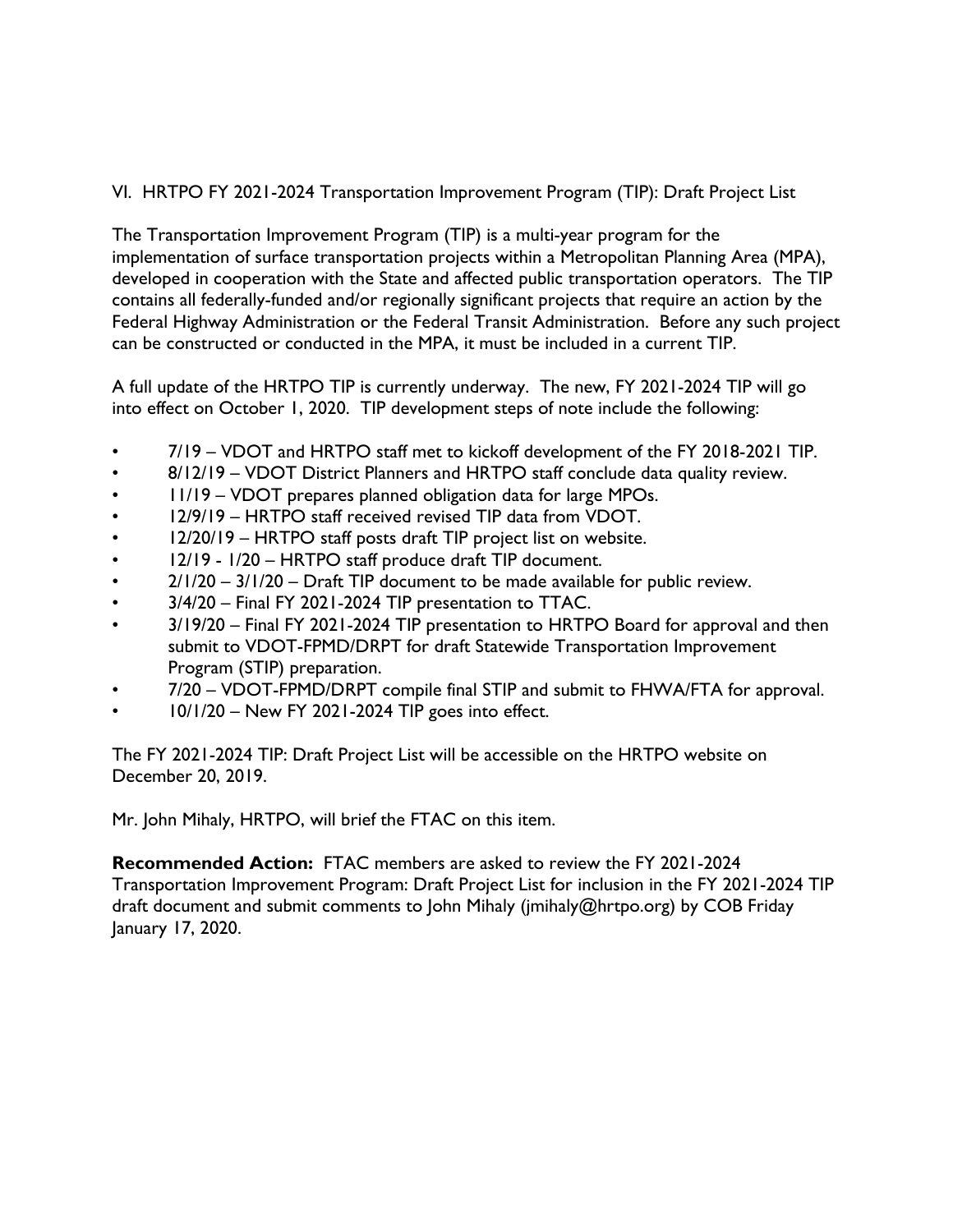## VII. HRTPO UPWP FY 2021 Freight Planning Tasks

HRTPO staff has begun developing the draft (UPWP) for Fiscal Year (FY) 2021. The Unified Planning Work Program (UPWP) – which is developed by the HRTPO in coordination with Hampton Roads Transit (HRT), Williamsburg Area Transit Authority (WATA), the Virginia Department of Transportation (VDOT), and the Virginia Department of Rail and Public Transportation (DRPT) – describes the transportation planning work and associated funding for the Hampton Roads metropolitan planning area (MPA).

One of the tasks in the UPWP is related to Regional Freight Planning. In recent years this task has included the Hampton Roads Regional Freight Study, obtaining and analyzing freight-related data, and completing special studies related to Highway Gateways Used by Port Trucks, Truck Delay Impacts of Key Planned Highway Projects in Hampton Roads, and Positioning Hampton Roads for Freight Infrastructure Funding. In FY 2020 the UPWP Regional Freight Planning task includes the development of a regional Freight Facilities Inventory.

Mr. Keith Nichols, HRTPO, will brief the FTAC on this item.

**Recommended Action:** For discussion and information purposes at this time.

## VIII. FTAC Bylaws

The Freight Transportation Advisory Committee (FTAC) was created by the HRTPO Board in 2009 to provide an opportunity for the freight industry to participate in and contribute to the regional transportation planning process. FTAC Bylaws were approved by the committee at their first meeting in December 2009. Many changes have occurred both in the freight industry and the regional transportation planning process since the Bylaws were created a decade ago, which will necessitate revisiting and updating the FTAC Bylaws.

A discussion on updating the FTAC Bylaws was initiated at the September 2019 FTAC meeting, and these initial comments were incorporated into a draft updated set of Bylaws.

The draft updated set of FTAC Bylaws are attached.

HRTPO Staff will initiate a discussion with the FTAC on this item.

**Recommended Action:** For discussion and information purposes at this time.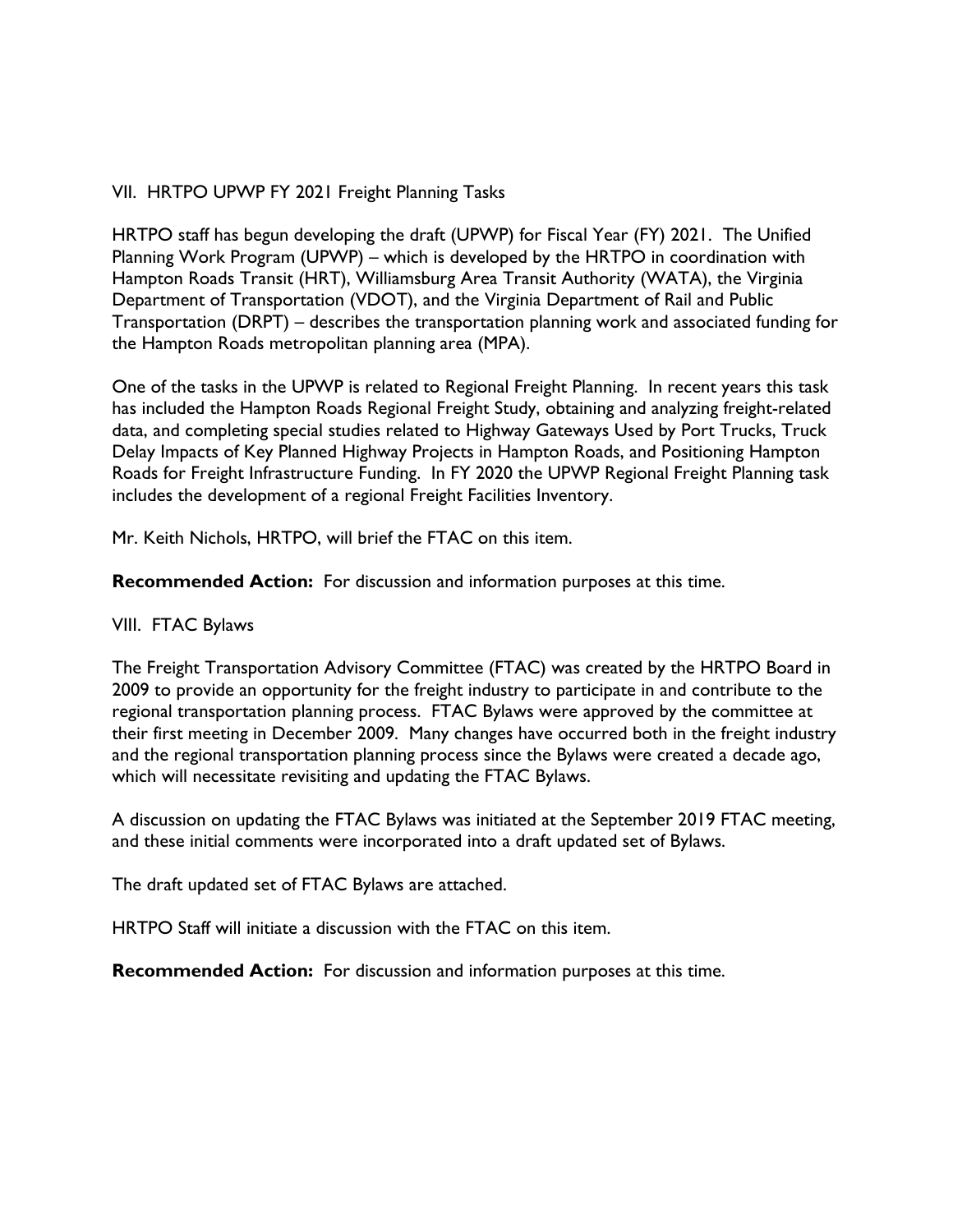## Freight Transportation Advisory Committee of HRTPO Meeting Minutes September 25, 2019

#### **Members in Attendance:**

Lawrence Ewan David White (Virginia Maritime Association)

#### **Members Not Present:**

Mike Abbott Keith Helton (Givens Transportation) Rick Morris (Canon Virginia) Chris Stolle (HRTPO) Marcia Capelli (Huntington Ingalls)

## **I. CALL TO ORDER and INTRODUCTION**

The meeting was called to order by Mr. Larry Ewan at 10:39 a.m. Introductions were made.

### **II. PUBLIC COMMENT PERIOD**

There were no public comments.

### **III. APPROVAL OF PREVIOUS MEETING'S MINUTES**

Mr. Ewan presented the May 14, 2019 minutes and asked for a motion to approve. Mr. White moved to approve the minutes as written; seconded by Mr. Ewan.

#### **IV. I-87 UPDATE**

Information item presented by Barbara Nelson, POV: Interstate 87 is planned as a 213-mile limited-access highway connecting the Raleigh-Durham area with Hampton Roads. The proposed corridor – which would connect with I-64 at the I-464/Chesapeake Expressway interchange in Chesapeake – was officially designated as a future interstate in the Fixing America's Surface Transportation Act (FAST Act) in 2015. Portions of the corridor have already been completed in North Carolina, including a 13-mile segment in the Raleigh area.

The port met with representatives of North Carolina in September to discuss options on the alignment options for extending I-87 into Virginia. A contingent from North Carolina met with a member of the Virginia Commonwealth Transportation Board and the Chief Deputy Commissioner to discuss the importance of improving the transportation system for health and safety reasons related to evacuations related to weather events and for economic development opportunities. The port has approached the City of Chesapeake TTAC member to discuss next steps in identifying a regional discussion. An update will be provided to the FTAC as regional discussions develop and are available for reporting out.

### **V. FTAC BYLAWS**

Information item presented by Barbara Nelson, POV: The Freight Transportation Advisory Committee (FTAC) was created by the HRTPO Board in 2009 to provide an opportunity for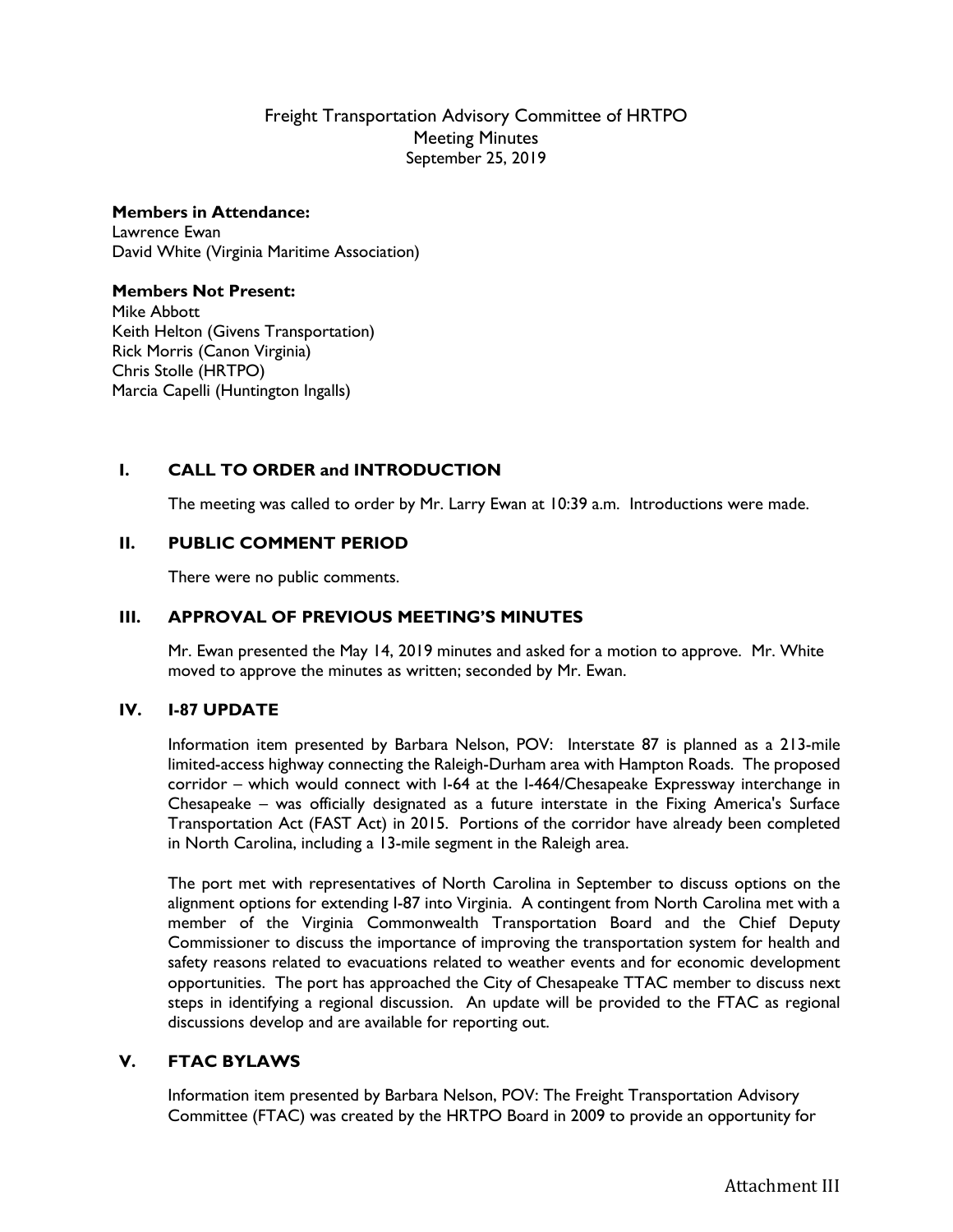the freight industry to participate in and contribute to the regional transportation planning process. FTAC Bylaws were approved by the committee at their first meeting in December 2009 and approved by the HRTPO in January 2010. Many changes have occurred both in the freight industry and the regional transportation planning process since the Bylaws were created a decade ago. Working in coordination with the HRTPO proposed revisions to the bylaws were reviewed with the committee. The committee provided input on possible revisions to the bylaws which will be provided for review at the December FTAC meeting.

## **VI. STATEWIDE FREIGHT ADVISORY COMMITTEE**

Information item presented by Barbara Nelson, POV: coordination is on-going with the Secretary of Transportation's Office of Strategic Innovation to re-establish a statewide freight advisory committee. The goal is to develop the committee's framework and recommend members by spring 2020.

### **VII. FUTURE MEETING TOPICS AND ACTION ITEMS**

- **a. 2045 Long-Range Transportation Plan/Project Prioritization Process**
- **b. Regional Connectors Study Update**
- **c. Port Reservation System**
- **d. Freight Facilities Inventory**
- **e. HRTPO UPWP FY2021 freight planning tasks**
- **f. HRTPO Congestion Management Process**
- **g. Legislative agendas**

#### **VIII. NEXT MEETINGS**

Next meeting December 18 at the office of Virginia Port Authority, Norfolk

### **IX. ADJOURNMENT**

Mr. Ewan declared the meeting adjourned at 12:10 p.m.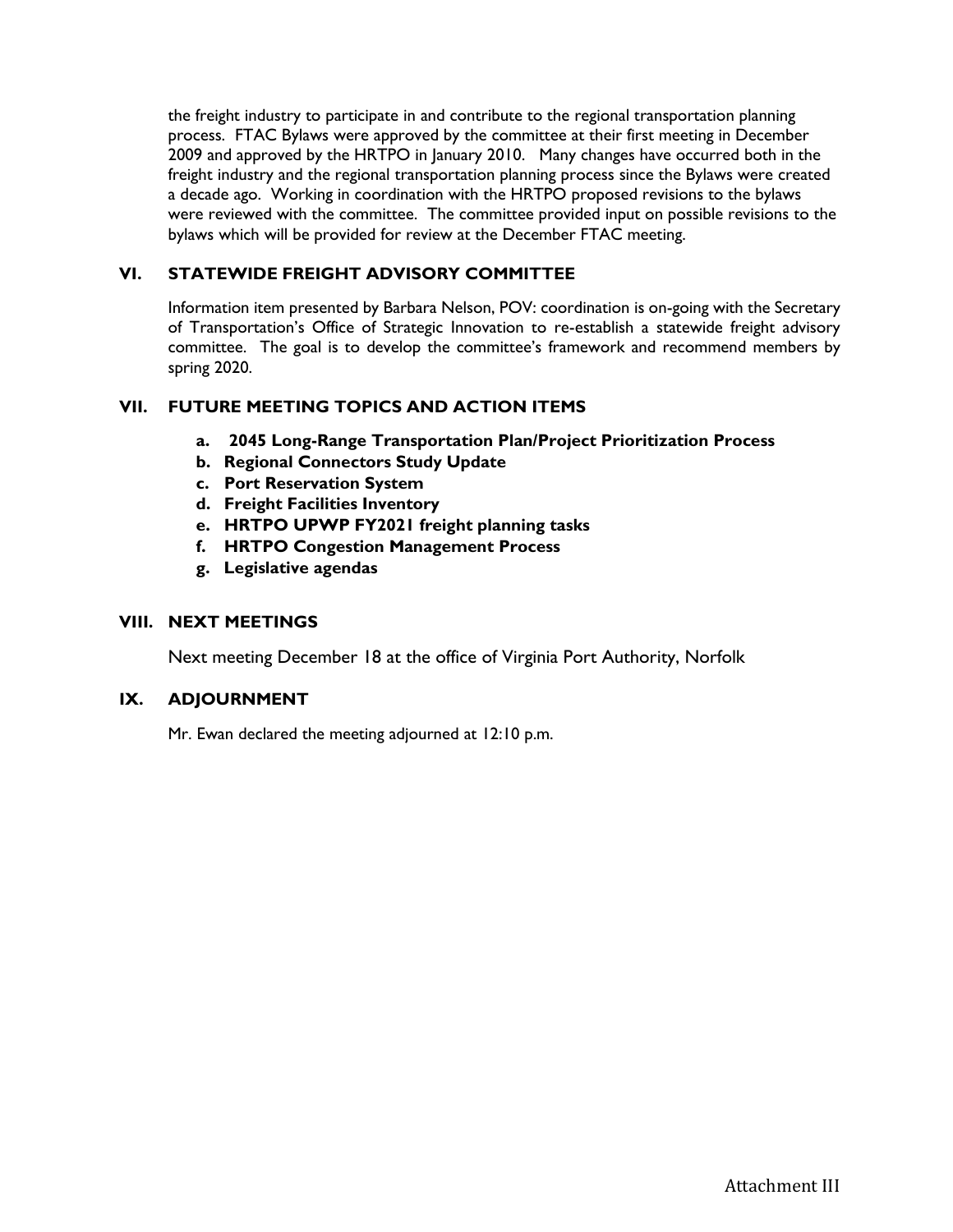## **BYLAWS FOR THE FREIGHT TRANSPORTATION ADVISORY COMMITTEE OF THE HAMPTON ROADS TRANSPORTATION PLANNING ORGANIZATION**

## **ARTICLESOF ORGANIZATION**

**WHEREAS,** Federal regulations require that urbanized areas throughout the United States have a Metropolitan Planning Organization (MPO) to conduct a continuing, cooperative and comprehensive transportation planning process. Urbanized areas are defined as areas with a population of 200,000 or greater, known as Transportation Management Areas (TMA).

**WHEREAS,** The Hampton Roads Transportation Planning Organization (HRTPO) is the body created by the Hampton Roads localities and appropriate state and federal agencies to perform the duties of an MPO under the federal regulations; and

**WHEREAS,** the main functions of this Freight Transportation Advisory Committee will be to influence policy; influence the prioritization and funding of projects; and influence the decision makers and public on the role of freight, its economic benefits, and requirements of the distribution network to achieve those benefits through the promotion of and by bringing attention to the needs of freight.

**NOW, THEREFORE,** the members of this Committee do with this agree and so with this associate themselves together for the purpose aforesaid, and in consideration of the mutual promises with this made, do agree as follows:

## PROPOSED:

**WHEREAS,** Federal regulations require that urbanized areas throughout the United States have a Metropolitan Planning Organization (MPO) to conduct a continuing, cooperative and comprehensive transportation planning process. Urbanized areas are defined as areas with a population of 50,000 or greater. Transportation Management Areas (TMA) are urbanized areas with a population of 200,000 or greater and designated by the Secretary of Transportation.

**WHEREAS,** The Hampton Roads Transportation Planning Organization (HRTPO) has been designated by agreement between the Governor and the Hampton Roads localities and appropriate local and state agencies to perform the duties of an MPO under the federal regulations; and

**WHEREAS,** the main functions of this Freight Transportation Advisory Committee will be to influence policy; influence the prioritization and funding of projects; and influence the decision makers and public on the role of freight, its economic benefits, and requirements of the distribution network to achieve those benefits through the promotion of and by bringing attention to the needs of freight.

**NOW, THEREFORE**, the members of this Committee do with this agree and so with this associate themselves together for the purpose aforesaid, and in consideration of the mutual promises with this made, do agree as follows:

Hampton Roads Transportation Planning Organization | Freight Transportation Advisory Committee Bylaws | **1**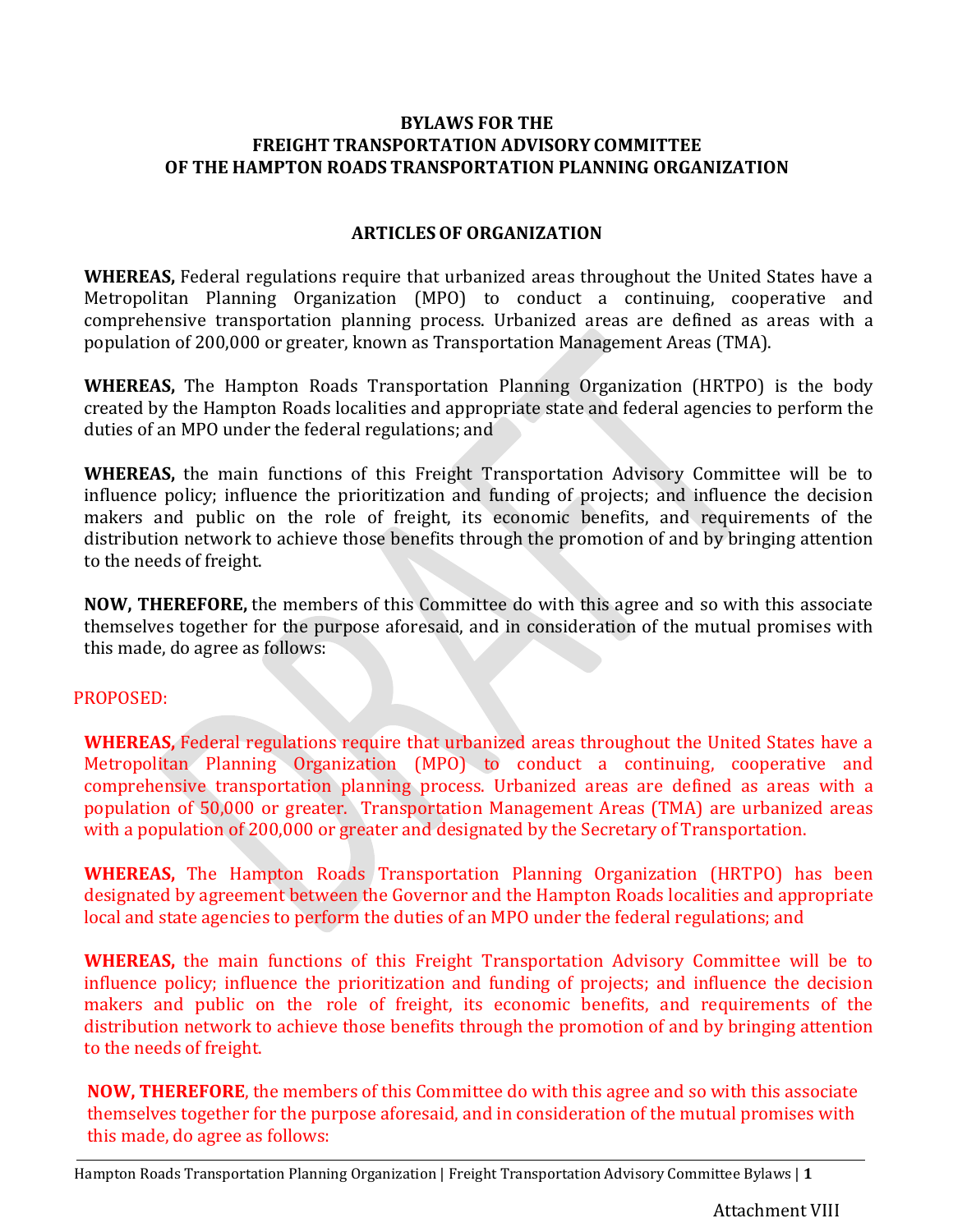## **ARTICLE I Name**

1.1 The name of this Committee shall be the Freight Transportation Advisory Committee (FTAC) of the Hampton Roads Transportation Planning Organization (HRTPO).

## NO PROPOSED CHANGES

## **ARTICLE II Mission Statement**

2.1 The mission of the Freight Transportation Advisory Committee of the Hampton Roads Transportation Planning Organization is to advocate on behalf of the systematic needs for the transport and movement of freight in the region. The FTAC will act as an advocate for freight issues and bring awareness of those issues to the public, key stakeholders, and policy makers.

NO PROPOSED CHANGES

Hampton Roads Transportation Planning Organization | Freight Transportation Advisory Committee Bylaws | **2**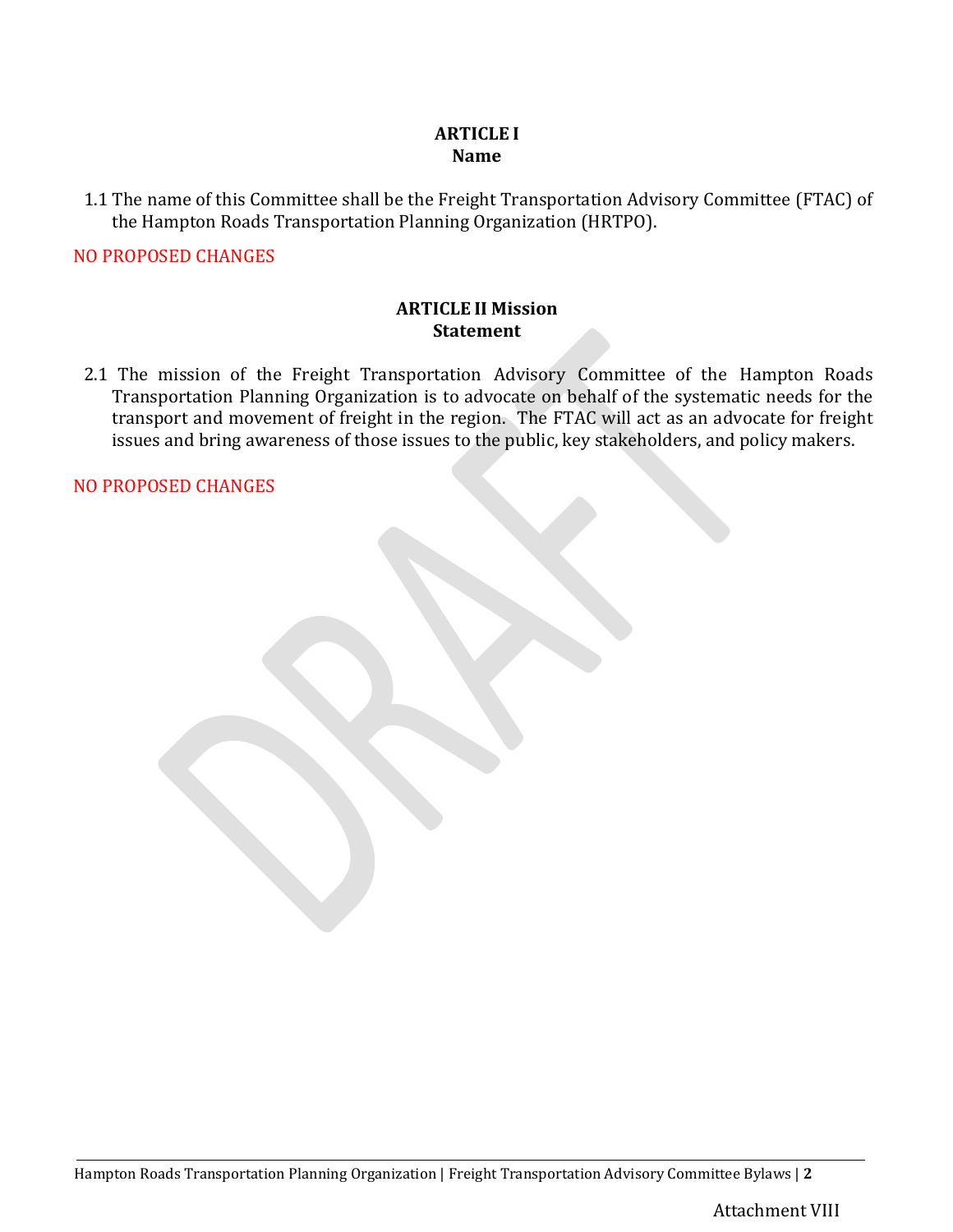## **ARTICLE III Purpose**

- 3.1 The FTAC shall serve the HRTPO Board on an advisory basis. Its purpose is to advocate on behalf of freight issues to the public and policy makers. The functions and responsibilities of the FTAC shall include, but not be limited to activities in the following major areas:
	- A. Freight/Goods Movement Planning and Identification of Systemic Needs
	- B. Public Outreach and Education on the importance of freight
	- C. Encouragement of Freight Policies
	- D. Review of the freight-related portions of the HRTPO's Transportation Improvement Program and Long-Range Transportation Plan.

# PROPOSE REMOVING 3.1-D AND MOVING IT TO A NEW ARTICLE 3.2.

PROPOSED 3.2 The FTAC shall provide technical advice and support to the HRTPO staff and shall provide technical review and assistance in regional freight transportation planning, programming, and transportation-related air quality planning.

Specific responsibilities of the FTAC include:

- Assisting in the development of freight and logistics-related planning studies including the Hampton Roads Regional Freight Study;
- Assisting in the consideration of the types of improvements that should be made with regard to freight safety and efficiency; and
- Reviewing and advising the freight-related portions of the MPO's Unified Planning Work Program (UPWP), Transportation Improvement Program (TIP), Long-Range Transportation Plan (LRTP), and HRTPO Project Prioritization Tool. HRTPO staff will strive to provide timely opportunities for FTAC review, subject to process time constraints, prior to submission of the above documents to the HRTPO Policy Board for approval.
- There was discussion at the FTAC meeting that 3.1-D was too narrow, since freight is incorporated into not only the TIP and LRTP but many HRTPO planning efforts. It was also recommended that "review" in 3.1-D should be changed to "review and advise". The Port thought it would make sense to split Article 3.1 into two, with one related to advocacy and one related to technical assistance. This discussion is incorporated into the new Article 3.2.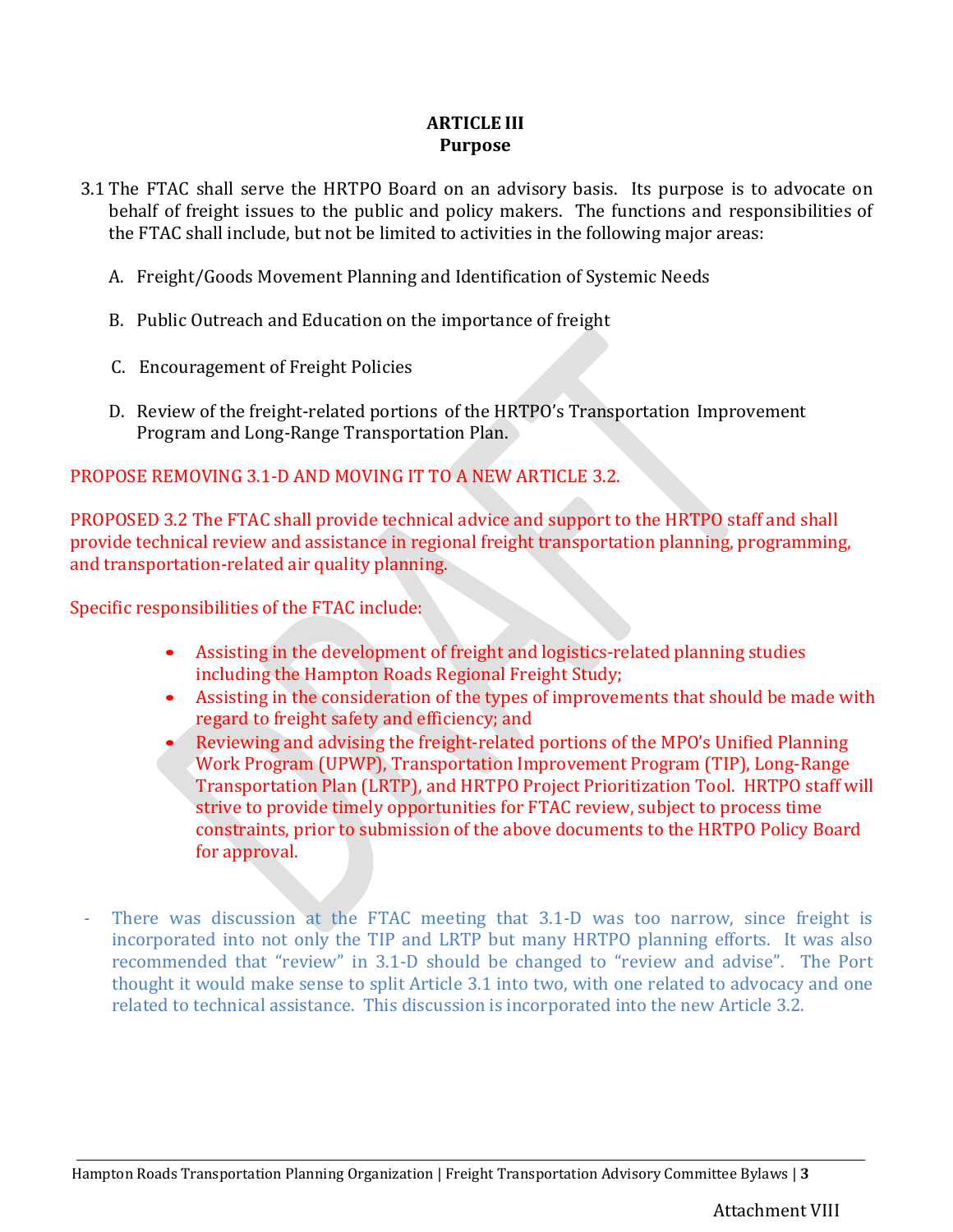## **ARTICLE IV**

# **Membership, Composition, Appointment, Qualifications and Terms**

- 4.1 The FTAC shall be composed of nine (9) voting members. Appointment of FTAC members is accomplished through appointment from the HRTPO Board for a term of five (5) years. Each term shall be renewed for a second five (5) year term upon referral from the FTAC to the HRTPO Nominating Committee and approval by the HRTPO Board. The following interest groups should be considered when selecting FTAC members:
	- Freight Forwarding
	- Ports
	- Shipping Company
	- Trucking Company
	- Warehousing
	- Free Trade Zone
	- Airport Cargo
	- Stevedores
	- Trade Associations
	- Real Estate
	- Towing and Tug Operators
	- Rail Cargo

PROPOSED 4.1 - The FTAC shall be composed of nine (9) voting members. These voting members will represent the companies or organizations (also referred to as entities in these Bylaws) by which they are employed. While each entity will have an official representative, alternates from the same entity can attend meetings in the place of the official representative throughout their term.

Appointment to the FTAC is accomplished through appointment from the HRTPO Board for a term of three (3) years. Each term can be renewed for a subsequent three (3) year term upon approval by the HRTPO Board. The following interest groups should be considered when selecting FTAC members:

- Freight Forwarding
- Ports
- Shipping Company
- Trucking Company
- Warehousing
- Free Trade Zone
- Airport Cargo
- Stevedores
- Trade Associations
- Real Estate/Economic Development
- Towing and Tug Operators
- Rail Cargo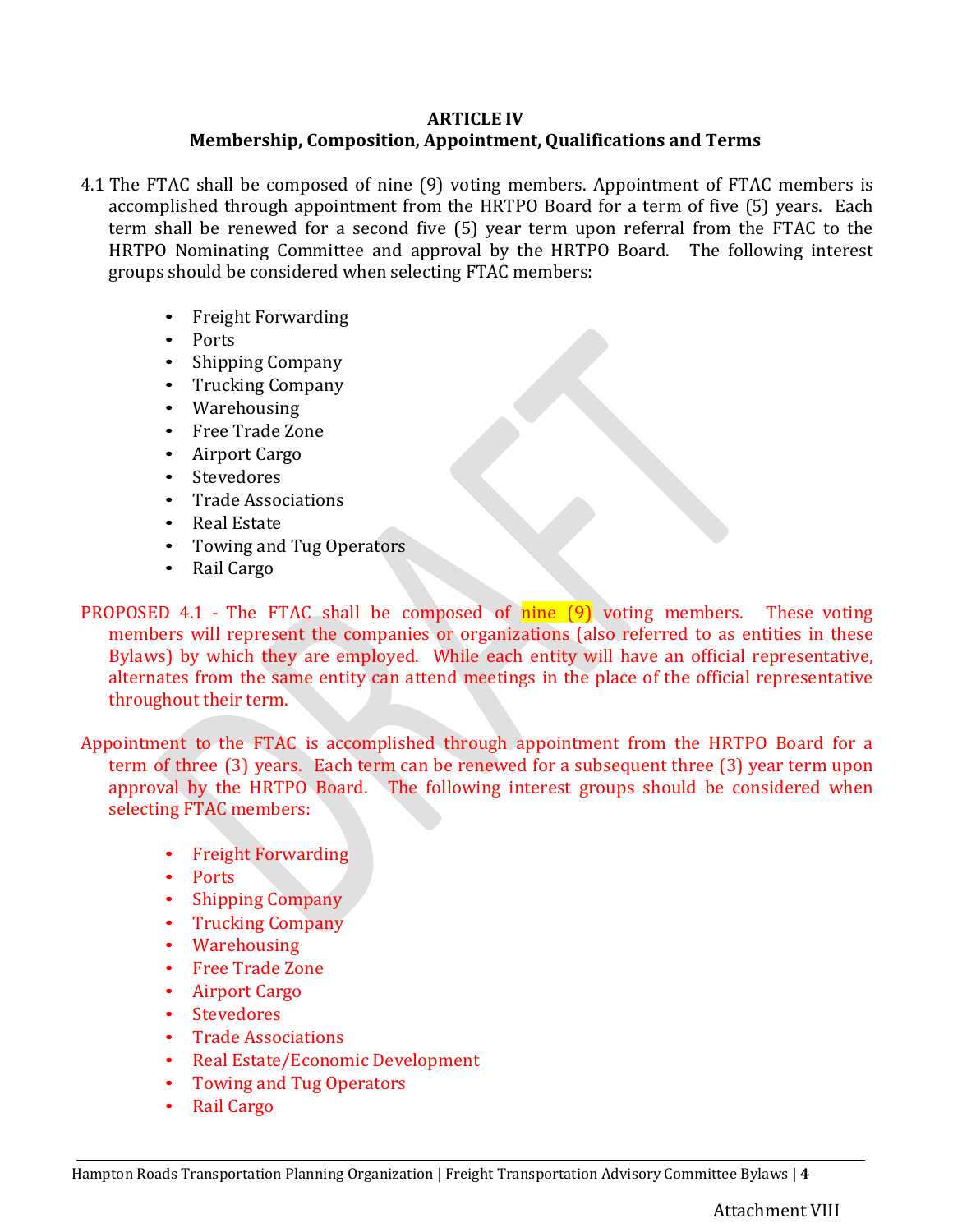In addition, the following groups should be considered for non-voting, advisory roles on the committee:

- Virginia Department of Transportation (VDOT)
- Virginia Department of Rail and Public Transportation (DRPT)
- Federal Highway Administration (FHWA)
- Localities that host Port of Virginia facilities
- Educational Institutions involved in freight planning
- There was much discussion at the FTAC meeting about the number of members that should be on the FTAC, although most people in attendance thought that having flexibility would be beneficial. Opinions ranged from "7-10 members" to "9-15 members" to "no less than 9 members". The Chair mentioned that members should be "active in the industry". More discussion is necessary in terms of the number of committee members.
- In addition, there was discussion regarding whether positions on the committee should be strictly individuals or should be individuals representing companies/organizations. Individuals representing entities would make it easier to have alternates attend meetings in the place of the individual, and would make it better if the individual can no longer serve on the committee.
- There was also discussion as to whether 5 years was too long of term. This may depend on how the individuals or individuals representing entities issue is resolved.
- The HRTPO Nominating Committee was removed from the process, although this may be impacted by individual members versus individuals representing entities.
- In addition, the Port thought that Economic Development should be an interest group considered for the FTAC, combined with Real Estate. It was also discussed that other members could be asked to serve as non-voting, advisory members, such as VDOT, FHWA, localities that host port facilities, and ODU.
- 4.2 All members of the FTAC shall be residents and electors of the Hampton Roads region and shall have an outstanding reputation for integrity, and commitment to serving the community.

# NO PROPOSED CHANGES

4.3 A member having three or more consecutive un‐excused absences or five or more absences during a twelve‐month period shall be removed from the FTAC. At a minimum, FTAC member attendance will be reviewed annually during the regularly scheduled December meeting.

PROPOSED 4.3 – An entity having three or more consecutive absences without prior notice may be removed from the FTAC.

Hampton Roads Transportation Planning Organization | Freight Transportation Advisory Committee Bylaws | **5**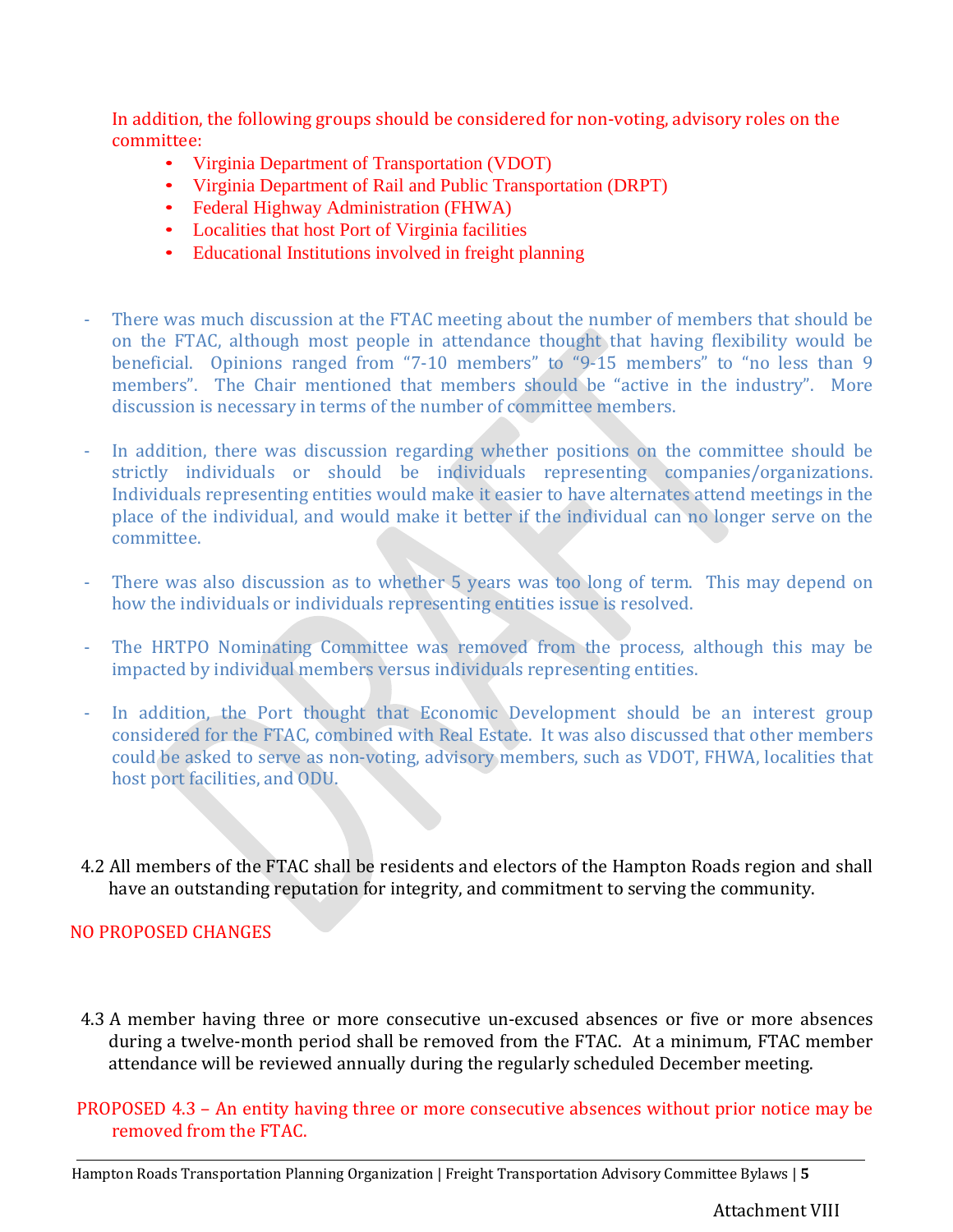- 4.4 FTAC members serve at the pleasure of the HRTPO Board. FTAC member's terms shall continue until such time as the HRTPO Board designates a new FTAC representative, or until the FTAC member is removed from the Committee per Article IV, Section 4.3 or for a five (5) year term.
- PROPOSED 4.4 FTAC members serve at the pleasure of the HRTPO Board. FTAC member's terms shall continue until such time as the HRTPO Board designates a new FTAC representative, or for a three (3) year term.
- This article would change slightly based on the changes made previously in Article 3.

## **ARTICLE V Officers and Duties**

# 5.1 The FTAC will have two officers and both shall be known as Co‐Chair.

PROPOSED 5.1 - The officers of the FTAC shall consist of a Chair and Vice-Chair.

- There was discussion by the FTAC regarding having co-Chairs versus having a Chair and a Vice-Chair. Having a Chair and Vice-Chair is typical of the other HRTPO Committees and Subcommittees other than the HRTO Subcommittee.
- 5.2 The Co-Chairs shall be appointed by the HRTPO Board. Co-Chairs shall hold office for three (3) years or until member resignation.
- PROPOSED 5.2 The Chair and Vice-Chair shall be elected by the FTAC. The Chair and Vice-Chair shall hold office for two (2) years or until member resignation.
- The FTAC thought that three years may be too long of term, and other HRTPO committees and sub-committees typically have terms of two years. Further discussion is needed regarding who will appoint the Chair and Vice-Chair.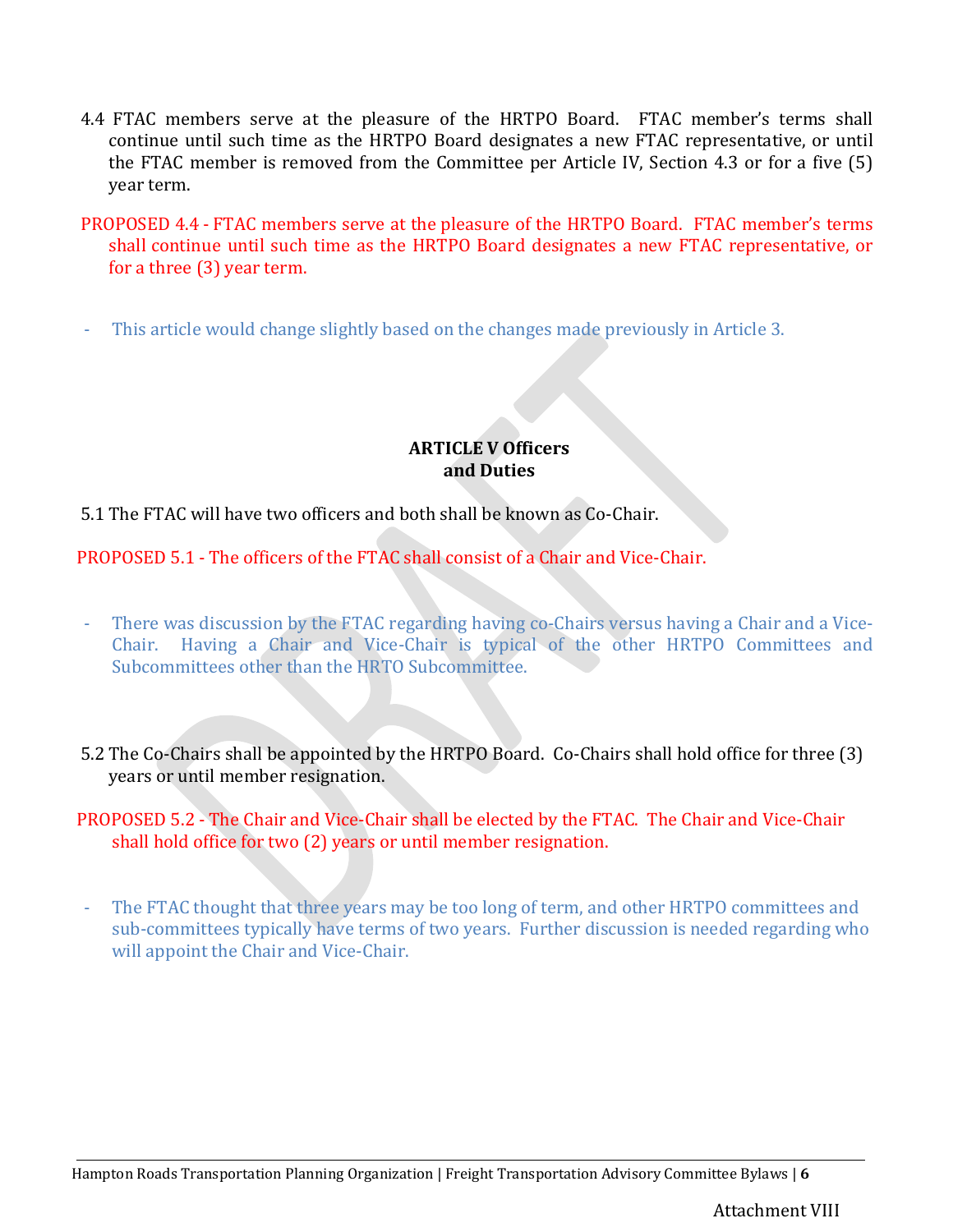- 5.3 No officer shall hold the same position more than three consecutive terms. No person shall serve as an officer for more than a total of nine (9) years. An officer may be reelected after one term break after serving his or her initial two consecutive terms.
- PROPOSED 5.3 No officer shall hold the same position more than three consecutive terms. No person shall serve as an officer for more than a total of six (6) years. An officer may be reelected after one term break after serving his or her initial two consecutive terms.
- 5.4 The MPO Chair shall appoint two members of the FTAC to serve as Co-Chairs, one shall be a private sector freight expert and one shall be a voting member from the HRTPO Board. The Co‐Chairs shall preside at all meetings and shall be responsible, with the FTAC Coordinator for the Agenda, Minutes, and conduct of all meetings. The Co‐Chairs shall approve, with any necessary modifications, the Agenda at least seven (7) days prior to any scheduled meeting. Both Co-Chairs shall be members of the HRTPO Board. The elected Co-Chair shall be a nonvoting member as prescribed by the HRTPO Bylaws. Subcommittees of the FTAC may be appointed by either Co‐Chair with the approval of the FTAC.
- PROPOSED 5.4 The Chair shall preside at and conduct all FTAC meetings. The Chair shall be a non‐voting member of the HRTPO Board as prescribed by the HRTPO Bylaws. Subcommittees of the FTAC may be appointed by the Chair with the approval of the FTAC.
- There was discussion about whether the FTAC should continue having a voting member of the TPO Board as a Co-chair, due to the difficulty of getting this voting member to take part in FTAC meetings. The committee indicated that it was important to have a Chair that is involved with the freight community and shows up to meetings. Further discussion is needed on this item.
- 5.5 Either Co‐Chair shall, during the absence or inability of the other Co‐Chair to serve, have, and exercise all the duties and powers of both.
- PROPOSED 5.5 In the event of the absence of the Chair, or of the Chair's inability to perform any of the duties of the office of the Chair or to exercise any of the Chair's powers, the Vice-Chair shall have and exercise all of the duties and responsibilities of the Chair. The Vice-Chair shall also perform such duties as may be assigned by the Chair.
- This would be necessary if the co-chairs were split into a Chair and Vice-Chair.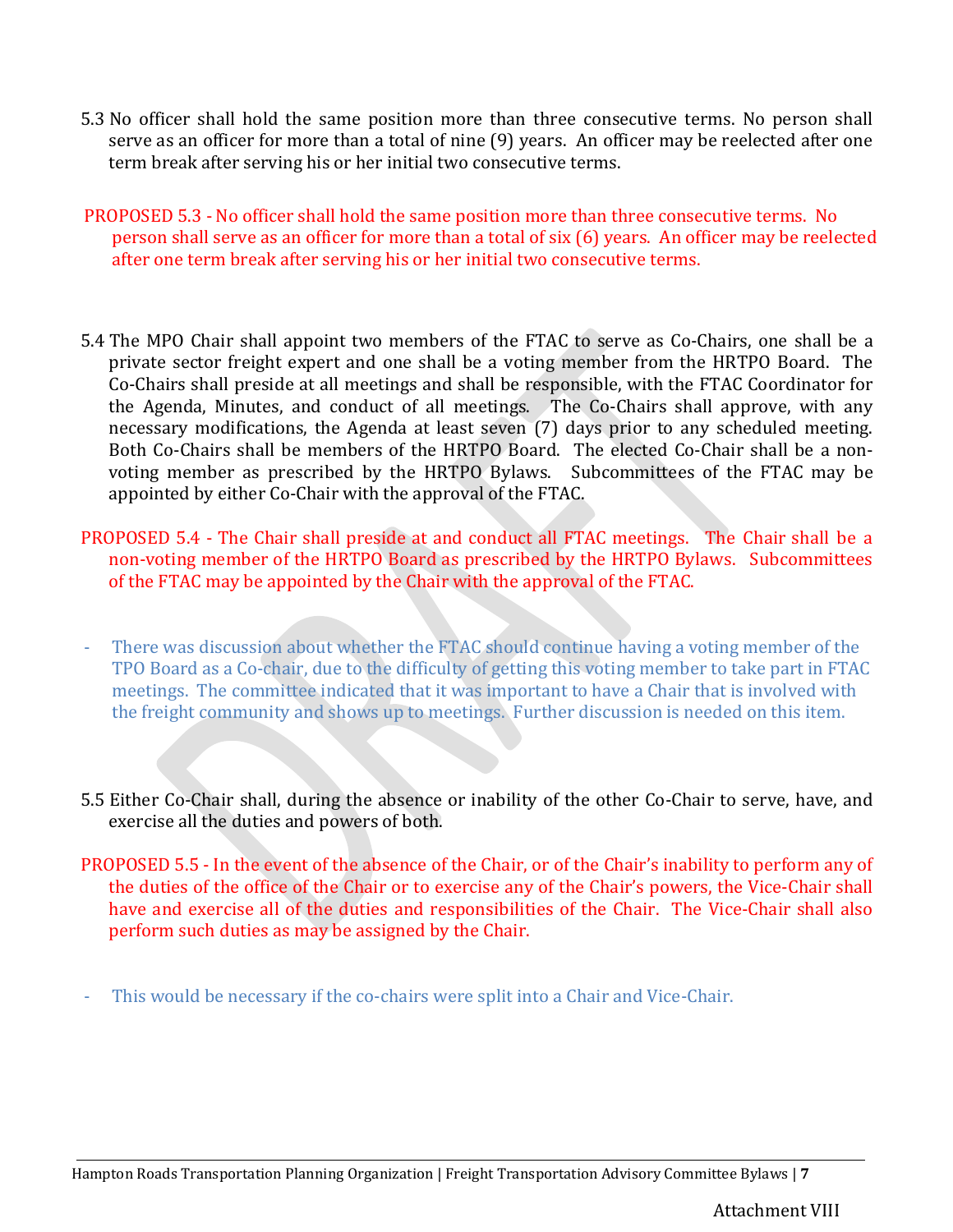- 5.6 If both Co-Chairs are absent from a meeting, a temporary Chair will be selected by a majority vote of the members in attendance.
- PROPOSED 5.6 If both the Chair and Vice-Chair are absent from a meeting, a temporary Chair shall be selected by a majority vote of the members in attendance.
- 5.7 If, at any time, the FTAC feels that an Officer is not performing the duties of the office in accordance with Article V Section 5.3, the Officer may be removed from office by a two-thirds vote of the members present at a regular meeting, provided that an item to that effect has been scheduled in accordance with Article VI Section 6.2 of these Bylaws.
- PROPOSED 5.7 If, at any time, the FTAC feels that the Chair or Vice-Chair is not performing the duties of the office, they may be removed from office by an affirmative vote of two‐thirds of the voting membership of the FTAC. Any vacancy occurring in an office shall be filled for the unexpired term by the FTAC at the next regular meeting following the occurrence of such vacancy.
- This matches the TTAC and CAC bylaws.

# **ARTICLE VI Meetings**

6.1 The FTAC shall meet at a date, time and place acceptable to a majority of the membership. The date or time may be changed by a majority vote of the regular members if ten (10) day's notice is given to members. Meetings shall be no less than semi‐annual. If circumstances warrant, a Co‐Chair may cancel or postpone a regular or special meeting and, if necessary, set a new date, time and place for the meeting.

PROPOSED 6.1 - The FTAC shall meet at a date, time and place acceptable to a majority of the membership. Meetings shall be no less than semi-annual. If circumstances warrant, the Chair may cancel or postpone a regular or special meeting and, if necessary, set a new date, time and place for the meeting.

Requiring a majority vote of the FTAC to change meeting dates does not seem necessary.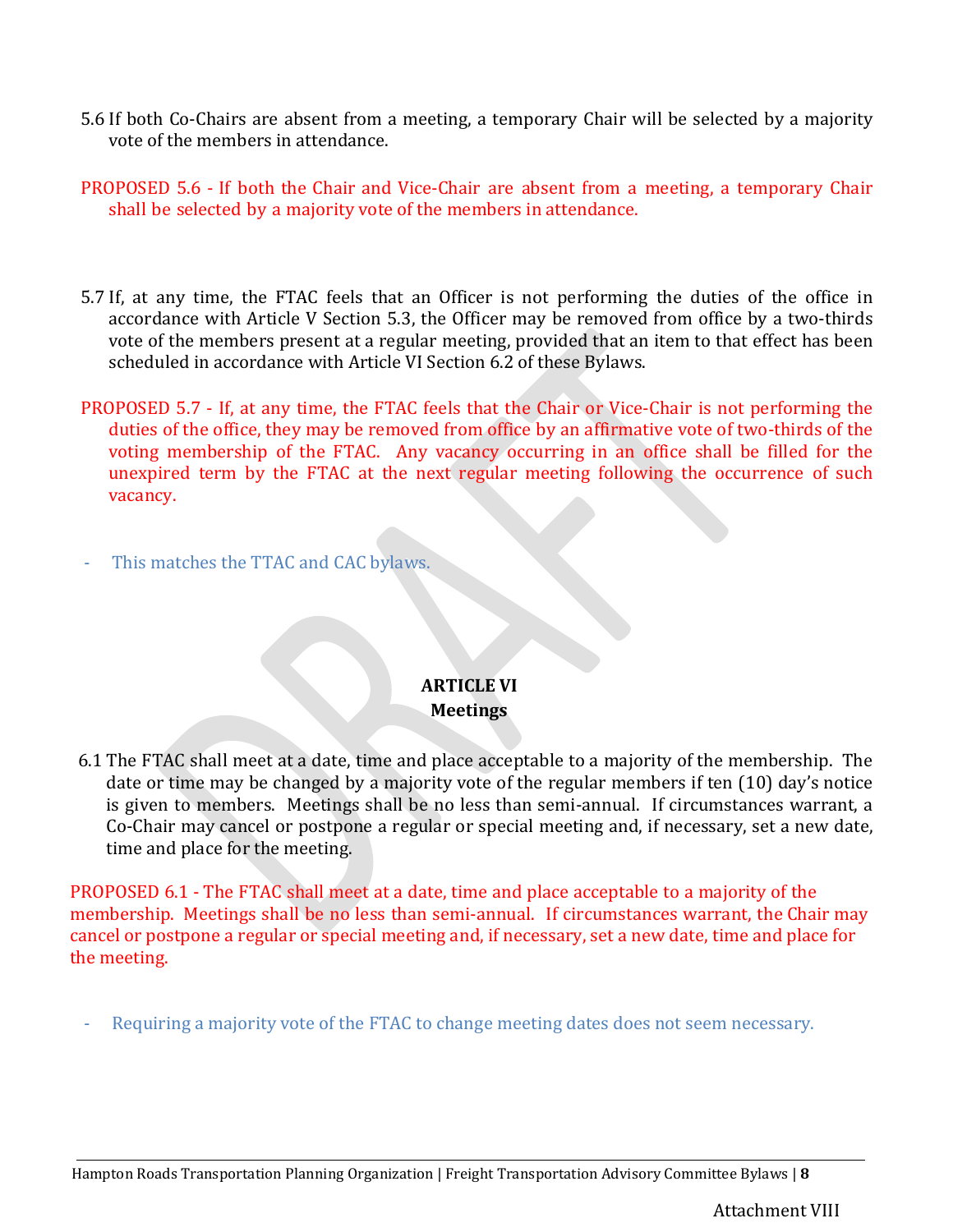6.2 An agenda shall be prepared prior to each meeting and approved by a Co‐Chair. The agenda should be distributed with the minutes of the previous meeting approximately seven (7) days prior to all regular meetings. The agenda and any changes to it will be approved by the FTAC at the start of each meeting.

PROPOSED 6.2 - An agenda shall be prepared prior to each meeting and approved by the Chair. The agenda should be distributed with the minutes of the previous meeting approximately seven (7) days prior to all regular meetings. The agenda and any changes to it will be approved by the FTAC at the start of each meeting.

6.3 The Minutes of the prior meeting shall be approved by a majority of the members present and upon such approval become the official Minutes.

# NO PROPOSED CHANGES

6.4 A Co‐Chair may call special meetings when it is deemed necessary. Special meetings may be called with a minimum of three (3) day's notice, including the meeting agenda and reason for the meeting.

PROPOSED 6.4 – The Chair may call special meetings when it is deemed necessary. Special meetings may be called with a minimum of three (3) day's notice, including the meeting agenda and reason for the meeting.

6.5 Whenever reports are to be given, copies will be prepared for each member of the FTAC. When possible, said copies should be mailed with meeting notices.

# PROPOSE ELIMINATING 6.5.

- This article seems unnecessary. Reports will always be included with the agenda or handed out at the meeting.
- 6.6 Each member shall have an equal vote. The vote on any matter shall be a voice vote, provided that any member may require a roll call vote upon any resolution or motion. In the case of a roll call vote, Co‐Chair(s) shall vote last.

PROPOSED 6.6 – Each member shall have an equal vote. The vote on any matter shall be a voice vote, provided that any member may require a roll call vote upon any resolution or motion. In the case of a roll call vote, the Chair shall vote last.

Hampton Roads Transportation Planning Organization | Freight Transportation Advisory Committee Bylaws | **9**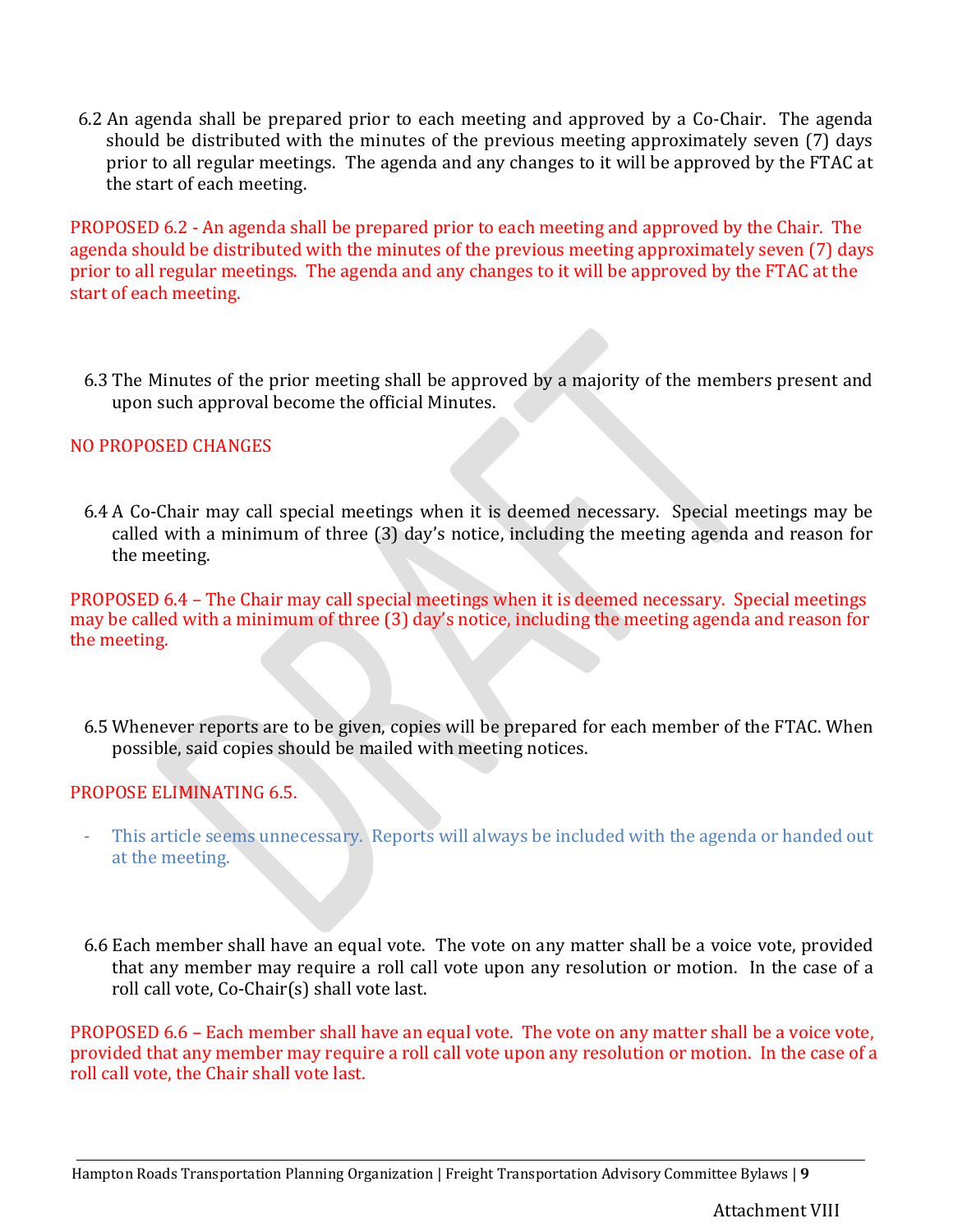6.7 A quorum shall consist of two-thirds of the voting membership, and shall be required for conduct of all official business. A majority of the quorum shall be necessary to decide an issue before the FTAC.

PROPOSED 6.7 - A quorum shall consist of a majority of the voting membership, and shall be required for conduct of all official business. Two-thirds of the quorum shall be necessary to decide an issue before the FTAC.

- There was concern stated at the FTAC meeting that regularly making a two-thirds standard for quorum could be difficult. However, requiring only a majority for quorum and a majority for voting could lead to votes being approved with a small number of FTAC members. This could be addressed by requiring a majority for quorum but two-thirds for votes. There was also comment reminding everyone that FTAC is an "advisory" committee and does not set policy.
- If the number of members increases from 9 to  $10$ , 6 members would constitute a quorum. Further discussion is needed on this item.
- 6.8 All meetings are open to the public. Public participation in the FTAC discussion topics shall be allowed at the discretion of the Co‐Chair. Members of the public desiring to speak shall address the Co‐Chair by raising their hands and upon recognition shall state their name and organization and shall confine themselves to the agenda item under discussion.

PROPOSED 6.8 - In accordance with the provisions of the Virginia Freedom of Information Act, all meetings of the FTAC or any subcommittees established by the FTAC shall be open to the public unless lawfully convened into a closed session in accordance with the Act (ref.: Va. Code § 2.2-3707 and -3712). No meeting during which FTAC or TPO business is discussed shall be conducted through telephonic or electronic means where the members are not physically assembled.

Time shall be allotted for public comment regarding freight-related issues at FTAC meetings. Any person desiring to address the FTAC shall register with TPO staff prior to the opening of the meeting. The time limit for speakers is five (5) minutes per person. Time cannot be pooled or assigned to any person other than the person who registered to speak. A member of the public may submit written comments or other materials to the Executive Director for distribution to the FTAC.

This article was changed to more closely match the TTAC and CAC bylaws.